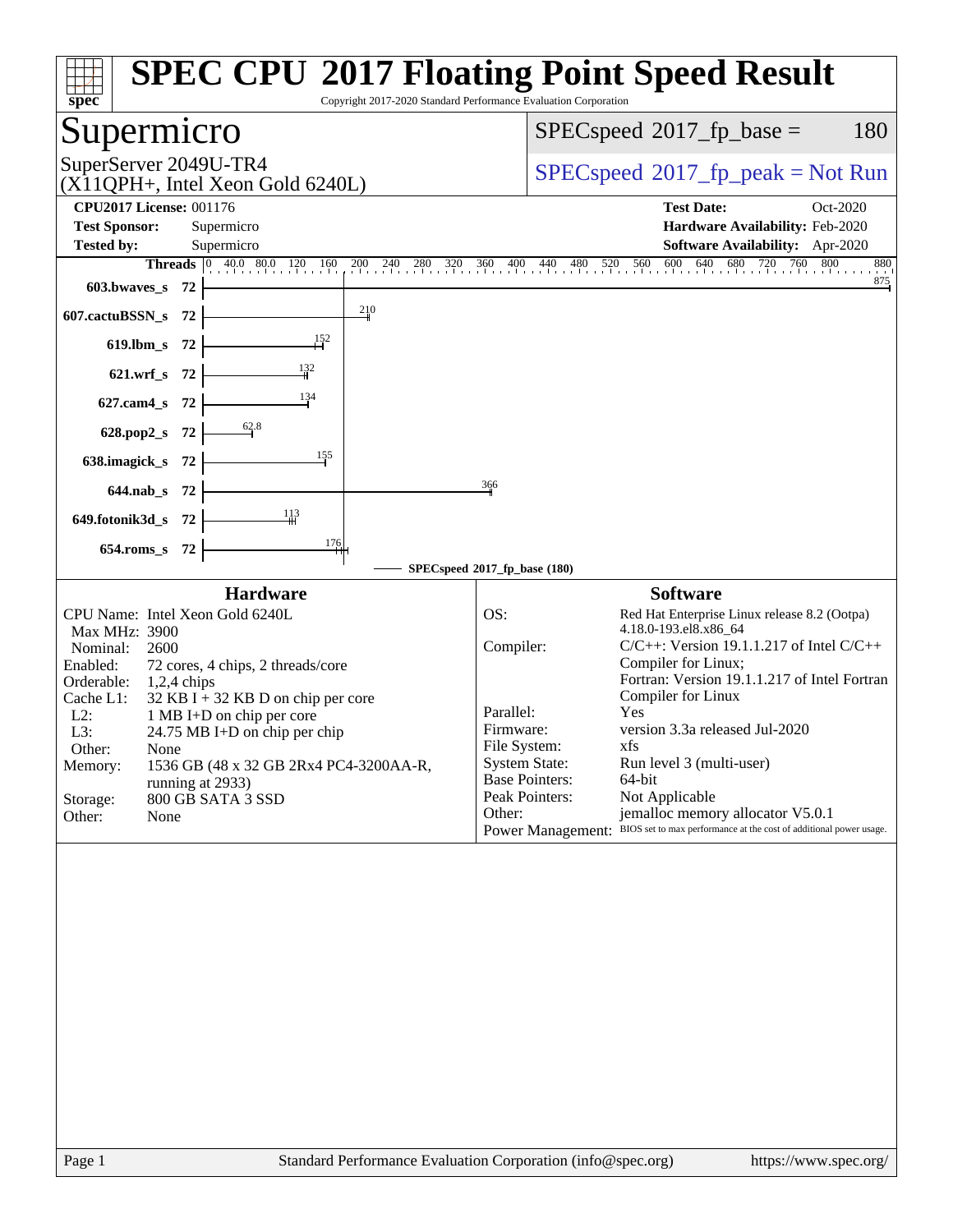

Copyright 2017-2020 Standard Performance Evaluation Corporation

### Supermicro

 $SPECspeed^{\circledcirc}2017_fp\_base = 180$  $SPECspeed^{\circledcirc}2017_fp\_base = 180$ 

(X11QPH+, Intel Xeon Gold 6240L)

SuperServer 2049U-TR4  $SPEC speed^{\circ}2017$ \_fp\_peak = Not Run

**[CPU2017 License:](http://www.spec.org/auto/cpu2017/Docs/result-fields.html#CPU2017License)** 001176 **[Test Date:](http://www.spec.org/auto/cpu2017/Docs/result-fields.html#TestDate)** Oct-2020 **[Test Sponsor:](http://www.spec.org/auto/cpu2017/Docs/result-fields.html#TestSponsor)** Supermicro **[Hardware Availability:](http://www.spec.org/auto/cpu2017/Docs/result-fields.html#HardwareAvailability)** Feb-2020

#### **[Tested by:](http://www.spec.org/auto/cpu2017/Docs/result-fields.html#Testedby)** Supermicro **[Software Availability:](http://www.spec.org/auto/cpu2017/Docs/result-fields.html#SoftwareAvailability)** Apr-2020

|  | <b>Results Table</b> |  |
|--|----------------------|--|
|  |                      |  |

|                             |                             |                |                | <b>Base</b>    |            |                | <b>Peak</b> |                |                |              |                |              |                |              |  |
|-----------------------------|-----------------------------|----------------|----------------|----------------|------------|----------------|-------------|----------------|----------------|--------------|----------------|--------------|----------------|--------------|--|
| <b>Benchmark</b>            | <b>Threads</b>              | <b>Seconds</b> | Ratio          | <b>Seconds</b> | Ratio      | <b>Seconds</b> | Ratio       | <b>Threads</b> | <b>Seconds</b> | <b>Ratio</b> | <b>Seconds</b> | <b>Ratio</b> | <b>Seconds</b> | <b>Ratio</b> |  |
| 603.bwayes s                | 72                          | 67.4           | 875            | 67.3           | 877        | 67.4           | 875         |                |                |              |                |              |                |              |  |
| 607.cactuBSSN s             | 72                          | 79.5           | 210            | 79.4           | 210        | 78.7           | 212         |                |                |              |                |              |                |              |  |
| $619.$ lbm_s                | 72                          | 36.7           | 143            | 34.2           | 153        | 34.4           | 152         |                |                |              |                |              |                |              |  |
| $621.wrf$ s                 | 72                          | 102            | 129            | 99.9           | 132        | 99.1           | 133         |                |                |              |                |              |                |              |  |
| $627$ .cam4 s               | 72                          | 66.4           | 134            | 66.2           | 134        | 66.6           | 133         |                |                |              |                |              |                |              |  |
| $628.pop2_s$                | 72                          | 190            | 62.4           | 189            | 62.8       | 189            | 62.8        |                |                |              |                |              |                |              |  |
| 638.imagick_s               | 72                          | 92.5           | 156            | 93.1           | 155        | 93.0           | 155         |                |                |              |                |              |                |              |  |
| $644$ .nab s                | 72                          | 47.8           | 366            | 47.8           | 366        | 47.5           | 368         |                |                |              |                |              |                |              |  |
| 649.fotonik3d s             | 72                          | 77.7           | 117            | 80.6           | <u>113</u> | 82.5           | 110         |                |                |              |                |              |                |              |  |
| $654$ .roms s               | 72                          | 89.3           | 176            | 85.4           | 184        | 92.7           | 170         |                |                |              |                |              |                |              |  |
| $SPECspeed*2017_fp\_base =$ | 180                         |                |                |                |            |                |             |                |                |              |                |              |                |              |  |
|                             | $SPECspeed^*2017$ fp peak = |                | <b>Not Run</b> |                |            |                |             |                |                |              |                |              |                |              |  |

Results appear in the [order in which they were run.](http://www.spec.org/auto/cpu2017/Docs/result-fields.html#RunOrder) Bold underlined text [indicates a median measurement](http://www.spec.org/auto/cpu2017/Docs/result-fields.html#Median).

#### **[Operating System Notes](http://www.spec.org/auto/cpu2017/Docs/result-fields.html#OperatingSystemNotes)**

Stack size set to unlimited using "ulimit -s unlimited"

#### **[Environment Variables Notes](http://www.spec.org/auto/cpu2017/Docs/result-fields.html#EnvironmentVariablesNotes)**

Environment variables set by runcpu before the start of the run: KMP\_AFFINITY = "granularity=fine,compact,1,0" LD\_LIBRARY\_PATH = "/home/cpu2017/lib/intel64:/home/cpu2017/je5.0.1-64" MALLOC\_CONF = "retain:true" OMP\_STACKSIZE = "192M"

#### **[General Notes](http://www.spec.org/auto/cpu2017/Docs/result-fields.html#GeneralNotes)**

 Binaries compiled on a system with 1x Intel Core i9-7980XE CPU + 64GB RAM memory using Redhat Enterprise Linux 8.0 Transparent Huge Pages enabled by default Prior to runcpu invocation Filesystem page cache synced and cleared with: sync; echo 3> /proc/sys/vm/drop\_caches

 NA: The test sponsor attests, as of date of publication, that CVE-2017-5754 (Meltdown) is mitigated in the system as tested and documented. Yes: The test sponsor attests, as of date of publication, that CVE-2017-5753 (Spectre variant 1) is mitigated in the system as tested and documented. Yes: The test sponsor attests, as of date of publication, that CVE-2017-5715 (Spectre variant 2) is mitigated in the system as tested and documented. jemalloc, a general purpose malloc implementation

**(Continued on next page)**

| Page 2 | Standard Performance Evaluation Corporation (info@spec.org) | https://www.spec.org/ |
|--------|-------------------------------------------------------------|-----------------------|
|--------|-------------------------------------------------------------|-----------------------|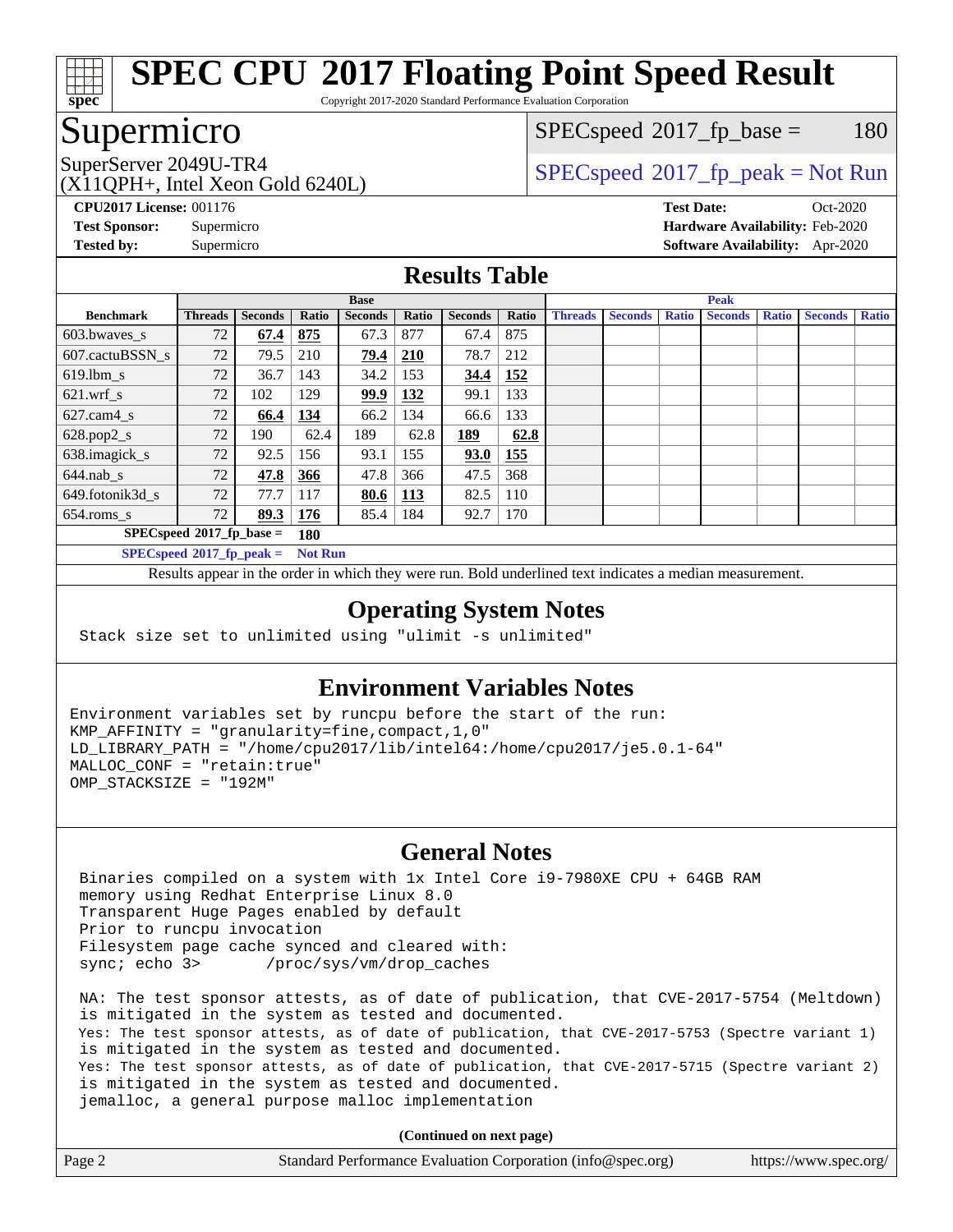

Copyright 2017-2020 Standard Performance Evaluation Corporation

### Supermicro

 $SPECspeed^{\circ}2017\_fp\_base = 180$  $SPECspeed^{\circ}2017\_fp\_base = 180$ 

SuperServer 2049U-TR4  $SPEC speed^{\circ}2017$ \_fp\_peak = Not Run

(X11QPH+, Intel Xeon Gold 6240L)

**[Tested by:](http://www.spec.org/auto/cpu2017/Docs/result-fields.html#Testedby)** Supermicro **[Software Availability:](http://www.spec.org/auto/cpu2017/Docs/result-fields.html#SoftwareAvailability)** Apr-2020

**[CPU2017 License:](http://www.spec.org/auto/cpu2017/Docs/result-fields.html#CPU2017License)** 001176 **[Test Date:](http://www.spec.org/auto/cpu2017/Docs/result-fields.html#TestDate)** Oct-2020 **[Test Sponsor:](http://www.spec.org/auto/cpu2017/Docs/result-fields.html#TestSponsor)** Supermicro **[Hardware Availability:](http://www.spec.org/auto/cpu2017/Docs/result-fields.html#HardwareAvailability)** Feb-2020

#### **[General Notes \(Continued\)](http://www.spec.org/auto/cpu2017/Docs/result-fields.html#GeneralNotes)**

 built with the RedHat Enterprise 7.5, and the system compiler gcc 4.8.5 sources available from jemalloc.net or <https://github.com/jemalloc/jemalloc/releases>

#### **[Platform Notes](http://www.spec.org/auto/cpu2017/Docs/result-fields.html#PlatformNotes)**

Page 3 Standard Performance Evaluation Corporation [\(info@spec.org\)](mailto:info@spec.org) <https://www.spec.org/> BIOS Settings: Power Technology = Custom Power Performance Tuning = BIOS Controls EPB ENERGY\_PERF\_BIAS\_CFG mode = Maximum Performance Super Performance = Enable Stale AtoS = Enable Patrol Scrub = Disable Intel Virtualization Technology = Disable SNC = Enable LLC Dead Line Alloc = Disable Enhanced Halt State (C1E) = Disable IMC Interleaving = 1-way Interleave Sysinfo program /home/cpu2017/bin/sysinfo Rev: r6365 of 2019-08-21 295195f888a3d7edb1e6e46a485a0011 running on 171-109.pnet Mon Oct 19 12:36:14 2020 SUT (System Under Test) info as seen by some common utilities. For more information on this section, see <https://www.spec.org/cpu2017/Docs/config.html#sysinfo> From /proc/cpuinfo model name : Intel(R) Xeon(R) Gold 6240L CPU @ 2.60GHz 4 "physical id"s (chips) 144 "processors" cores, siblings (Caution: counting these is hw and system dependent. The following excerpts from /proc/cpuinfo might not be reliable. Use with caution.) cpu cores : 18 siblings : 36 physical 0: cores 0 1 2 3 4 8 9 10 11 16 17 18 19 20 24 25 26 27 physical 1: cores 0 1 2 3 4 8 9 10 11 16 17 18 19 20 24 25 26 27 physical 2: cores 0 1 2 3 4 8 9 10 11 16 17 18 19 20 24 25 26 27 physical 3: cores 0 1 2 3 4 8 9 10 11 16 17 18 19 20 24 25 26 27 From lscpu: Architecture: x86\_64 CPU op-mode(s): 32-bit, 64-bit Byte Order: Little Endian  $CPU(s):$  144 On-line CPU(s) list: 0-143 Thread(s) per core: 2 **(Continued on next page)**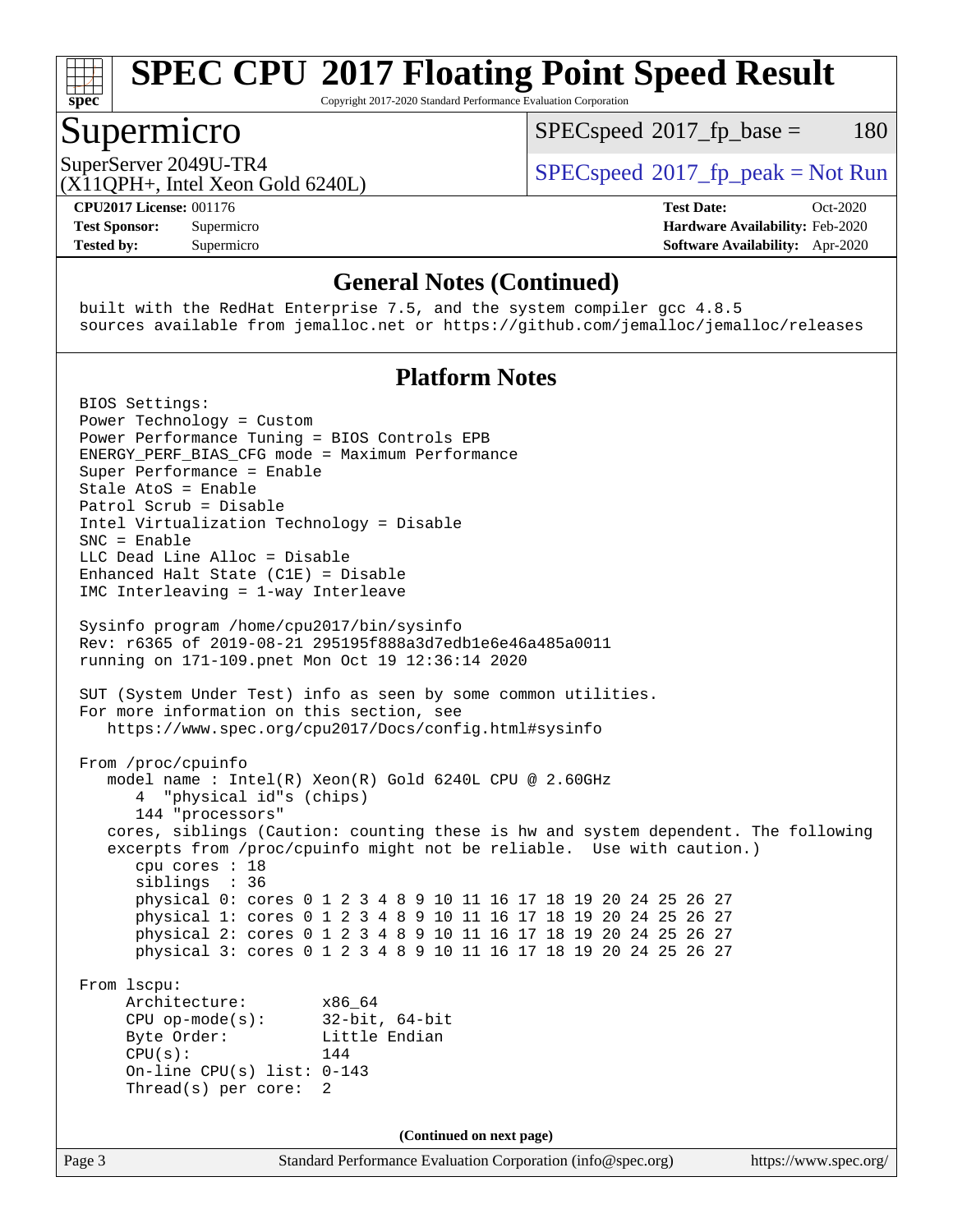# **[spec](http://www.spec.org/)**

## **[SPEC CPU](http://www.spec.org/auto/cpu2017/Docs/result-fields.html#SPECCPU2017FloatingPointSpeedResult)[2017 Floating Point Speed Result](http://www.spec.org/auto/cpu2017/Docs/result-fields.html#SPECCPU2017FloatingPointSpeedResult)**

Copyright 2017-2020 Standard Performance Evaluation Corporation

### Supermicro

 $SPECspeed^{\circledcirc}2017_fp\_base = 180$  $SPECspeed^{\circledcirc}2017_fp\_base = 180$ 

(X11QPH+, Intel Xeon Gold 6240L)

SuperServer 2049U-TR4<br>(X11OPH+ Intel Xeon Gold 6240I) [SPECspeed](http://www.spec.org/auto/cpu2017/Docs/result-fields.html#SPECspeed2017fppeak)<sup>®</sup>[2017\\_fp\\_peak = N](http://www.spec.org/auto/cpu2017/Docs/result-fields.html#SPECspeed2017fppeak)ot Run

**[CPU2017 License:](http://www.spec.org/auto/cpu2017/Docs/result-fields.html#CPU2017License)** 001176 **[Test Date:](http://www.spec.org/auto/cpu2017/Docs/result-fields.html#TestDate)** Oct-2020 **[Test Sponsor:](http://www.spec.org/auto/cpu2017/Docs/result-fields.html#TestSponsor)** Supermicro **[Hardware Availability:](http://www.spec.org/auto/cpu2017/Docs/result-fields.html#HardwareAvailability)** Feb-2020 **[Tested by:](http://www.spec.org/auto/cpu2017/Docs/result-fields.html#Testedby)** Supermicro **[Software Availability:](http://www.spec.org/auto/cpu2017/Docs/result-fields.html#SoftwareAvailability)** Apr-2020

#### **[Platform Notes \(Continued\)](http://www.spec.org/auto/cpu2017/Docs/result-fields.html#PlatformNotes)**

| $Core(s)$ per socket:      | 18                                                                                   |
|----------------------------|--------------------------------------------------------------------------------------|
| Socket(s):                 | 4                                                                                    |
| NUMA $node(s)$ :           | 8                                                                                    |
| Vendor ID:                 | GenuineIntel                                                                         |
| CPU family:                | 6                                                                                    |
| Model:                     | 85                                                                                   |
| Model name:                | $Intel(R) Xeon(R) Gold 6240L CPU @ 2.60GHz$                                          |
| Stepping:                  | 7                                                                                    |
| CPU MHz:                   | 2312.740                                                                             |
| CPU max MHz:               | 3900.0000                                                                            |
| CPU min MHz:               | 1000.0000                                                                            |
| BogoMIPS:                  | 5200.00                                                                              |
| Virtualization:            | $VT - x$                                                                             |
| L1d cache:                 | 32K                                                                                  |
| Lli cache:                 | 32K                                                                                  |
| L2 cache:                  | 1024K                                                                                |
| L3 cache:                  | 25344K                                                                               |
| NUMA node0 CPU(s):         | $0-2, 5, 6, 9, 10, 14, 15, 72-74, 77, 78, 81, 82, 86, 87$                            |
| NUMA nodel CPU(s):         | 3, 4, 7, 8, 11-13, 16, 17, 75, 76, 79, 80, 83-85, 88, 89                             |
| NUMA $node2$ $CPU(s)$ :    | 18-20, 23, 24, 27, 28, 32, 33, 90-92, 95, 96, 99, 100, 104, 105                      |
| NUMA node3 CPU(s):         | 21, 22, 25, 26, 29-31, 34, 35, 93, 94, 97, 98, 101-103, 106, 107                     |
| NUMA $node4$ $CPU(s):$     | 36-38, 41, 42, 45, 46, 50, 51, 108-110, 113, 114, 117, 118, 122, 123                 |
| NUMA node5 $CPU(s):$       | 39, 40, 43, 44, 47-49, 52, 53, 111, 112, 115, 116, 119-121, 124, 125                 |
| NUMA node6 CPU(s):         | 54-56, 59, 60, 63, 64, 68, 69, 126-128, 131, 132, 135, 136, 140, 141                 |
| NUMA node7 CPU(s):         | 57, 58, 61, 62, 65-67, 70, 71, 129, 130, 133, 134, 137-139, 142, 143                 |
| Flaqs:                     | fpu vme de pse tsc msr pae mce cx8 apic sep mtrr pge mca cmov                        |
|                            | pat pse36 clflush dts acpi mmx fxsr sse sse2 ss ht tm pbe syscall nx pdpelgb rdtscp  |
|                            | lm constant_tsc art arch_perfmon pebs bts rep_good nopl xtopology nonstop_tsc cpuid  |
|                            | aperfmperf pni pclmulqdq dtes64 monitor ds_cpl vmx smx est tm2 ssse3 sdbg fma cx16   |
|                            | xtpr pdcm pcid dca sse4_1 sse4_2 x2apic movbe popcnt tsc_deadline_timer aes xsave    |
|                            | avx f16c rdrand lahf_lm abm 3dnowprefetch cpuid_fault epb cat_13 cdp_13              |
|                            | invpcid_single intel_ppin ssbd mba ibrs ibpb stibp ibrs_enhanced tpr_shadow vnmi     |
|                            | flexpriority ept vpid fsgsbase tsc_adjust bmil hle avx2 smep bmi2 erms invpcid rtm   |
|                            | cqm mpx rdt_a avx512f avx512dq rdseed adx smap clflushopt clwb intel_pt avx512cd     |
|                            | avx512bw avx512vl xsaveopt xsavec xgetbvl xsaves cqm_llc cqm_occup_llc cqm_mbm_total |
|                            | cqm_mbm_local dtherm ida arat pln pts pku ospke avx512_vnni md_clear flush_l1d       |
| arch_capabilities          |                                                                                      |
|                            |                                                                                      |
| /proc/cpuinfo cache data   |                                                                                      |
| cache size $: 25344$ KB    |                                                                                      |
|                            |                                                                                      |
| From numactl --hardware    | WARNING: a numactl 'node' might or might not correspond to a                         |
| physical chip.             |                                                                                      |
| $available: 8 nodes (0-7)$ |                                                                                      |
|                            | node 0 cpus: 0 1 2 5 6 9 10 14 15 72 73 74 77 78 81 82 86 87                         |
| node 0 size: 192117 MB     |                                                                                      |
| node 0 free: 191939 MB     |                                                                                      |
|                            |                                                                                      |
|                            | (Continued on next page)                                                             |
|                            |                                                                                      |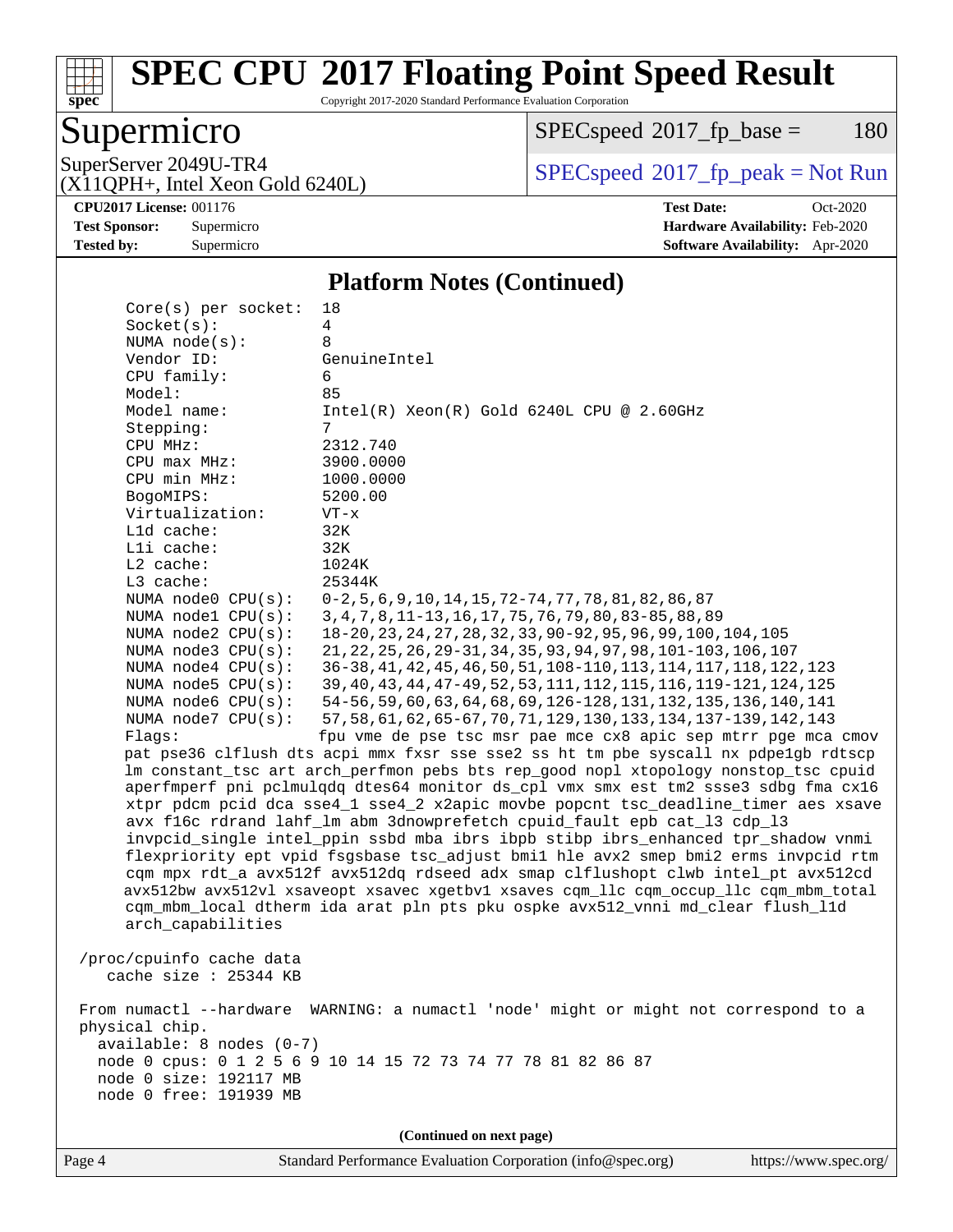

Copyright 2017-2020 Standard Performance Evaluation Corporation

### Supermicro

 $SPECspeed^{\circledcirc}2017_fp\_base = 180$  $SPECspeed^{\circledcirc}2017_fp\_base = 180$ 

SuperServer 2049U-TR4<br>(X11OPH+ Intel Xeon Gold 6240I) [SPECspeed](http://www.spec.org/auto/cpu2017/Docs/result-fields.html#SPECspeed2017fppeak)<sup>®</sup>[2017\\_fp\\_peak = N](http://www.spec.org/auto/cpu2017/Docs/result-fields.html#SPECspeed2017fppeak)ot Run

(X11QPH+, Intel Xeon Gold 6240L)

**[CPU2017 License:](http://www.spec.org/auto/cpu2017/Docs/result-fields.html#CPU2017License)** 001176 **[Test Date:](http://www.spec.org/auto/cpu2017/Docs/result-fields.html#TestDate)** Oct-2020 **[Test Sponsor:](http://www.spec.org/auto/cpu2017/Docs/result-fields.html#TestSponsor)** Supermicro **[Hardware Availability:](http://www.spec.org/auto/cpu2017/Docs/result-fields.html#HardwareAvailability)** Feb-2020 **[Tested by:](http://www.spec.org/auto/cpu2017/Docs/result-fields.html#Testedby)** Supermicro **[Software Availability:](http://www.spec.org/auto/cpu2017/Docs/result-fields.html#SoftwareAvailability)** Apr-2020

#### **[Platform Notes \(Continued\)](http://www.spec.org/auto/cpu2017/Docs/result-fields.html#PlatformNotes)**

| node 1 cpus: 3 4 7 8 11 12 13 16 17 75 76 79 80 83 84 85 88 89              |                                                    |                |                |               |          |               |          |          |  |                          |  |  |  |  |
|-----------------------------------------------------------------------------|----------------------------------------------------|----------------|----------------|---------------|----------|---------------|----------|----------|--|--------------------------|--|--|--|--|
| node 1 size: 193531 MB                                                      |                                                    |                |                |               |          |               |          |          |  |                          |  |  |  |  |
| node 1 free: 193361 MB                                                      |                                                    |                |                |               |          |               |          |          |  |                          |  |  |  |  |
| node 2 cpus: 18 19 20 23 24 27 28 32 33 90 91 92 95 96 99 100 104 105       |                                                    |                |                |               |          |               |          |          |  |                          |  |  |  |  |
| node 2 size: 193531 MB                                                      |                                                    |                |                |               |          |               |          |          |  |                          |  |  |  |  |
| node 2 free: 193301 MB                                                      |                                                    |                |                |               |          |               |          |          |  |                          |  |  |  |  |
| node 3 cpus: 21 22 25 26 29 30 31 34 35 93 94 97 98 101 102 103 106 107     |                                                    |                |                |               |          |               |          |          |  |                          |  |  |  |  |
| node 3 size: 193531 MB                                                      |                                                    |                |                |               |          |               |          |          |  |                          |  |  |  |  |
| node 3 free: 193416 MB                                                      |                                                    |                |                |               |          |               |          |          |  |                          |  |  |  |  |
| node 4 cpus: 36 37 38 41 42 45 46 50 51 108 109 110 113 114 117 118 122 123 |                                                    |                |                |               |          |               |          |          |  |                          |  |  |  |  |
| node 4 size: 193531 MB                                                      |                                                    |                |                |               |          |               |          |          |  |                          |  |  |  |  |
| node 4 free: 193393 MB                                                      |                                                    |                |                |               |          |               |          |          |  |                          |  |  |  |  |
| node 5 cpus: 39 40 43 44 47 48 49 52 53 111 112 115 116 119 120 121 124 125 |                                                    |                |                |               |          |               |          |          |  |                          |  |  |  |  |
| node 5 size: 193531 MB                                                      |                                                    |                |                |               |          |               |          |          |  |                          |  |  |  |  |
| node 5 free: 192994 MB                                                      |                                                    |                |                |               |          |               |          |          |  |                          |  |  |  |  |
| node 6 cpus: 54 55 56 59 60 63 64 68 69 126 127 128 131 132 135 136 140 141 |                                                    |                |                |               |          |               |          |          |  |                          |  |  |  |  |
| node 6 size: 193504 MB                                                      |                                                    |                |                |               |          |               |          |          |  |                          |  |  |  |  |
| node 6 free: 193400 MB                                                      |                                                    |                |                |               |          |               |          |          |  |                          |  |  |  |  |
| node 7 cpus: 57 58 61 62 65 66 67 70 71 129 130 133 134 137 138 139 142 143 |                                                    |                |                |               |          |               |          |          |  |                          |  |  |  |  |
| node 7 size: 193529 MB                                                      |                                                    |                |                |               |          |               |          |          |  |                          |  |  |  |  |
| node 7 free: 193417 MB                                                      |                                                    |                |                |               |          |               |          |          |  |                          |  |  |  |  |
| node distances:                                                             |                                                    |                |                |               |          |               |          |          |  |                          |  |  |  |  |
| node 0                                                                      |                                                    | $\overline{1}$ | $\overline{2}$ | $3 \t 4$      |          |               | 5 6 7    |          |  |                          |  |  |  |  |
| 0:                                                                          | 10                                                 | 11             | 21             | 21            | 21       | 21            | 21       | 21       |  |                          |  |  |  |  |
| 1:                                                                          | 11                                                 | 10             | 21             | 21            | 21       | 21            | 21       | 21       |  |                          |  |  |  |  |
| 2:                                                                          | 21                                                 | 21             | 10             | 11            | 21       | 21            | 21       | 21       |  |                          |  |  |  |  |
| 3:                                                                          | 21                                                 | 21             | 11             | 10            | 21       | 21            | 21       | 21       |  |                          |  |  |  |  |
| 4:                                                                          | 21                                                 | 21             | 21             | 21            | 10       | 11            | 21       | 21       |  |                          |  |  |  |  |
| 5:<br>6:                                                                    | 21<br>21                                           | 21<br>21       | 21<br>21       | 21<br>21      | 11<br>21 | $10 \,$<br>21 | 21<br>10 | 21<br>11 |  |                          |  |  |  |  |
| 7:                                                                          | 21                                                 | 21             | 21             | 21            | 21       | 21            | 11       | 10       |  |                          |  |  |  |  |
|                                                                             |                                                    |                |                |               |          |               |          |          |  |                          |  |  |  |  |
| From /proc/meminfo                                                          |                                                    |                |                |               |          |               |          |          |  |                          |  |  |  |  |
|                                                                             | MemTotal:                                          |                |                | 1583933832 kB |          |               |          |          |  |                          |  |  |  |  |
|                                                                             | HugePages_Total:                                   |                |                |               | 0        |               |          |          |  |                          |  |  |  |  |
|                                                                             | Hugepagesize:                                      |                |                |               | 2048 kB  |               |          |          |  |                          |  |  |  |  |
|                                                                             |                                                    |                |                |               |          |               |          |          |  |                          |  |  |  |  |
| From /etc/*release* /etc/*version*                                          |                                                    |                |                |               |          |               |          |          |  |                          |  |  |  |  |
|                                                                             | os-release:                                        |                |                |               |          |               |          |          |  |                          |  |  |  |  |
|                                                                             | NAME="Red Hat Enterprise Linux"                    |                |                |               |          |               |          |          |  |                          |  |  |  |  |
|                                                                             | VERSION="8.2 (Ootpa)"                              |                |                |               |          |               |          |          |  |                          |  |  |  |  |
|                                                                             | ID="rhel"                                          |                |                |               |          |               |          |          |  |                          |  |  |  |  |
|                                                                             | ID_LIKE="fedora"                                   |                |                |               |          |               |          |          |  |                          |  |  |  |  |
|                                                                             | VERSION_ID="8.2"                                   |                |                |               |          |               |          |          |  |                          |  |  |  |  |
|                                                                             | PLATFORM_ID="platform:el8"                         |                |                |               |          |               |          |          |  |                          |  |  |  |  |
|                                                                             | PRETTY_NAME="Red Hat Enterprise Linux 8.2 (Ootpa)" |                |                |               |          |               |          |          |  |                          |  |  |  |  |
|                                                                             | ANSI_COLOR="0;31"                                  |                |                |               |          |               |          |          |  |                          |  |  |  |  |
|                                                                             |                                                    |                |                |               |          |               |          |          |  |                          |  |  |  |  |
|                                                                             |                                                    |                |                |               |          |               |          |          |  | (Continued on next page) |  |  |  |  |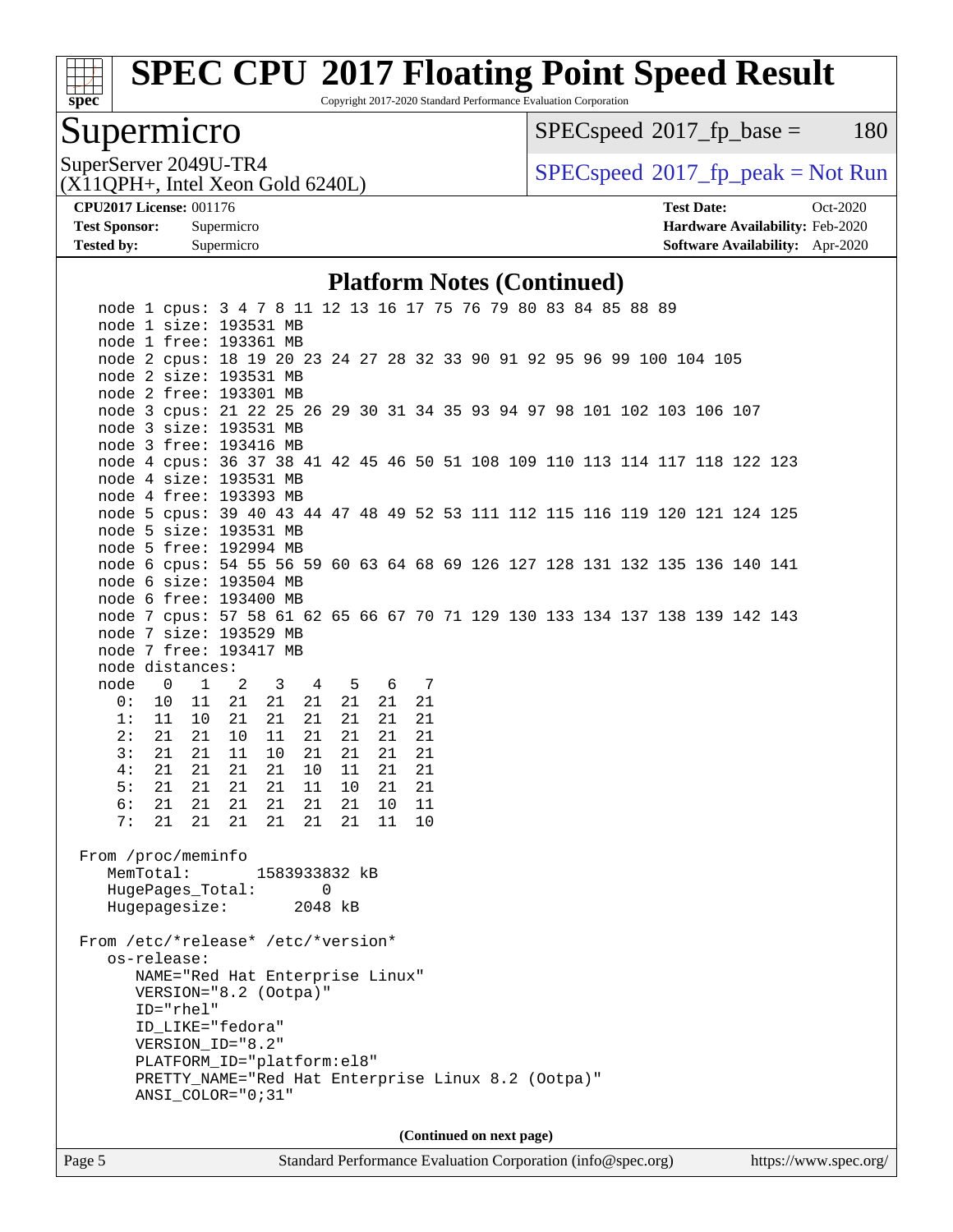

Copyright 2017-2020 Standard Performance Evaluation Corporation

### Supermicro

 $SPECspeed^{\circledcirc}2017_fp\_base = 180$  $SPECspeed^{\circledcirc}2017_fp\_base = 180$ 

SuperServer 2049U-TR4  $SPEC speed^{\circ}2017$ \_fp\_peak = Not Run

(X11QPH+, Intel Xeon Gold 6240L)

**[Tested by:](http://www.spec.org/auto/cpu2017/Docs/result-fields.html#Testedby)** Supermicro **[Software Availability:](http://www.spec.org/auto/cpu2017/Docs/result-fields.html#SoftwareAvailability)** Apr-2020

**[CPU2017 License:](http://www.spec.org/auto/cpu2017/Docs/result-fields.html#CPU2017License)** 001176 **[Test Date:](http://www.spec.org/auto/cpu2017/Docs/result-fields.html#TestDate)** Oct-2020 **[Test Sponsor:](http://www.spec.org/auto/cpu2017/Docs/result-fields.html#TestSponsor)** Supermicro **[Hardware Availability:](http://www.spec.org/auto/cpu2017/Docs/result-fields.html#HardwareAvailability)** Feb-2020

#### **[Platform Notes \(Continued\)](http://www.spec.org/auto/cpu2017/Docs/result-fields.html#PlatformNotes)**

 redhat-release: Red Hat Enterprise Linux release 8.2 (Ootpa) system-release: Red Hat Enterprise Linux release 8.2 (Ootpa) system-release-cpe: cpe:/o:redhat:enterprise\_linux:8.2:ga uname -a: Linux 171-109.pnet 4.18.0-193.el8.x86\_64 #1 SMP Fri Mar 27 14:35:58 UTC 2020 x86\_64 x86\_64 x86\_64 GNU/Linux Kernel self-reported vulnerability status: itlb multihit: KVM: Vulnerable CVE-2018-3620 (L1 Terminal Fault): Not affected Microarchitectural Data Sampling: Not affected CVE-2017-5754 (Meltdown): Not affected CVE-2018-3639 (Speculative Store Bypass): Mitigation: Speculative Store Bypass disabled via prctl and seccomp CVE-2017-5753 (Spectre variant 1): Mitigation: usercopy/swapgs barriers and \_\_user pointer sanitization CVE-2017-5715 (Spectre variant 2): Mitigation: Enhanced IBRS, IBPB: conditional, RSB filling tsx\_async\_abort: Mitigation: Clear CPU buffers; SMT vulnerable run-level 3 Oct 19 12:35 SPEC is set to: /home/cpu2017 Filesystem Type Size Used Avail Use% Mounted on /dev/mapper/rhel-home xfs 690G 55G 636G 8% /home From /sys/devices/virtual/dmi/id BIOS: American Megatrends Inc. 3.3a 07/23/2020 Vendor: Supermicro Product: X11QPH+ Product Family: SMC X11 Serial: 123456789 Additional information from dmidecode follows. WARNING: Use caution when you interpret this section. The 'dmidecode' program reads system data which is "intended to allow hardware to be accurately determined", but the intent may not be met, as there are frequent changes to hardware, firmware, and the "DMTF SMBIOS" standard. Memory: 48x Samsung M393A4K40DB3-CWE 32 GB 2 rank 3200 (End of data from sysinfo program)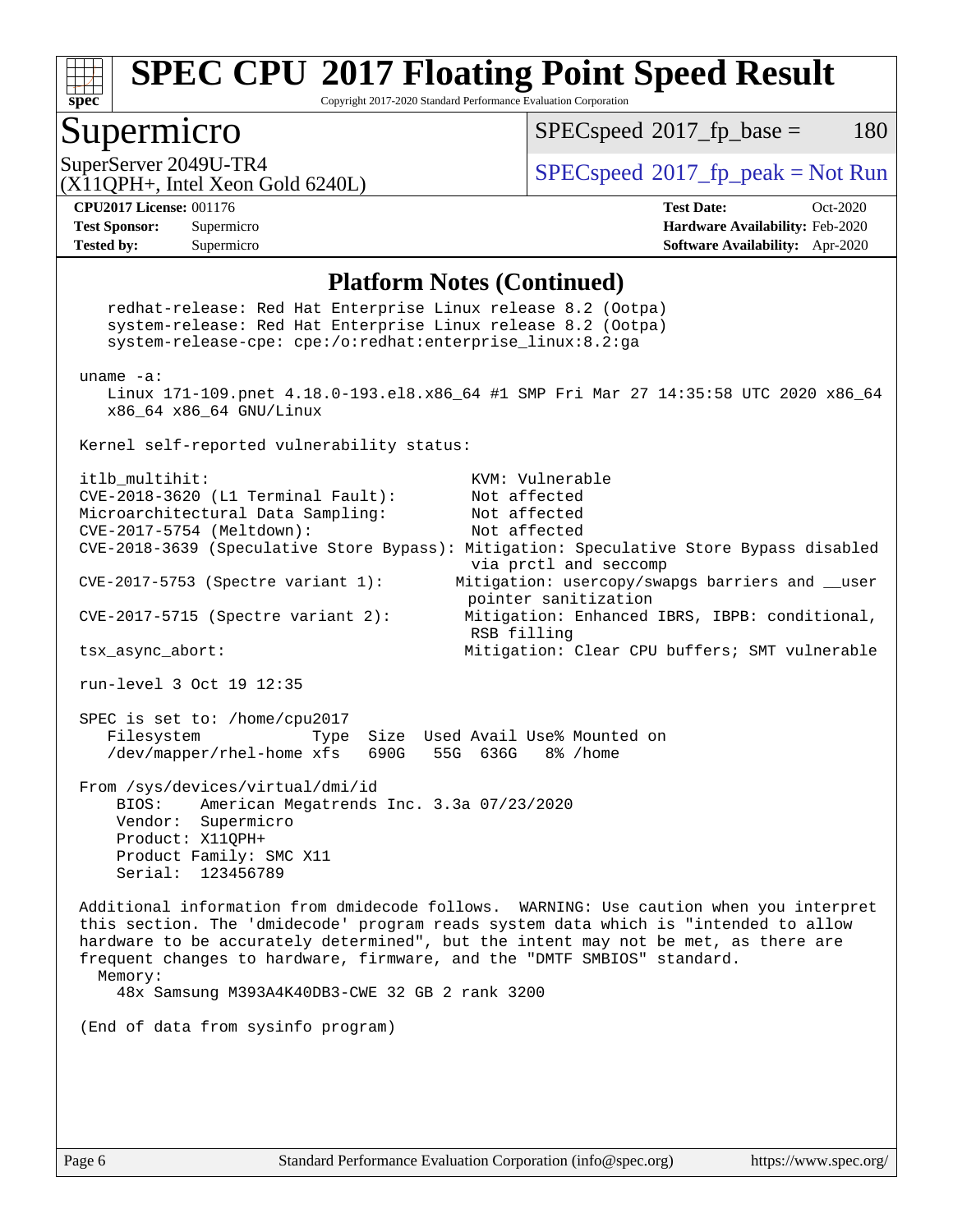

Copyright 2017-2020 Standard Performance Evaluation Corporation

### Supermicro

 $SPECspeed^{\circledcirc}2017_fp\_base = 180$  $SPECspeed^{\circledcirc}2017_fp\_base = 180$ 

SuperServer 2049U-TR4<br>(X11OPH+ Intel Xeon Gold 6240I) [SPECspeed](http://www.spec.org/auto/cpu2017/Docs/result-fields.html#SPECspeed2017fppeak)<sup>®</sup>[2017\\_fp\\_peak = N](http://www.spec.org/auto/cpu2017/Docs/result-fields.html#SPECspeed2017fppeak)ot Run

(X11QPH+, Intel Xeon Gold 6240L)

**[Tested by:](http://www.spec.org/auto/cpu2017/Docs/result-fields.html#Testedby)** Supermicro **[Software Availability:](http://www.spec.org/auto/cpu2017/Docs/result-fields.html#SoftwareAvailability)** Apr-2020

**[CPU2017 License:](http://www.spec.org/auto/cpu2017/Docs/result-fields.html#CPU2017License)** 001176 **[Test Date:](http://www.spec.org/auto/cpu2017/Docs/result-fields.html#TestDate)** Oct-2020 **[Test Sponsor:](http://www.spec.org/auto/cpu2017/Docs/result-fields.html#TestSponsor)** Supermicro **[Hardware Availability:](http://www.spec.org/auto/cpu2017/Docs/result-fields.html#HardwareAvailability)** Feb-2020

#### **[Compiler Version Notes](http://www.spec.org/auto/cpu2017/Docs/result-fields.html#CompilerVersionNotes)**

| 619.1bm_s(base) 638.imagick_s(base) 644.nab_s(base)<br>C                                                                                                                                                                                                                                                                                                                                                                                                                                                                                                                                            |
|-----------------------------------------------------------------------------------------------------------------------------------------------------------------------------------------------------------------------------------------------------------------------------------------------------------------------------------------------------------------------------------------------------------------------------------------------------------------------------------------------------------------------------------------------------------------------------------------------------|
| Intel(R) C Intel(R) 64 Compiler for applications running on Intel(R) 64,<br>Version 19.1.1.217 Build 20200306<br>Copyright (C) 1985-2020 Intel Corporation. All rights reserved.<br>___________________________                                                                                                                                                                                                                                                                                                                                                                                     |
|                                                                                                                                                                                                                                                                                                                                                                                                                                                                                                                                                                                                     |
| $C++$ , C, Fortran   607.cactuBSSN_s(base)                                                                                                                                                                                                                                                                                                                                                                                                                                                                                                                                                          |
| Intel(R) $C++$ Intel(R) 64 Compiler for applications running on Intel(R) 64,<br>Version 19.1.1.217 Build 20200306<br>Copyright (C) 1985-2020 Intel Corporation. All rights reserved.<br>Intel(R) C Intel(R) 64 Compiler for applications running on Intel(R) 64,<br>Version 19.1.1.217 Build 20200306<br>Copyright (C) 1985-2020 Intel Corporation. All rights reserved.<br>Intel(R) Fortran Intel(R) 64 Compiler for applications running on $Intel(R)$<br>64, Version 19.1.1.217 Build 20200306<br>Copyright (C) 1985-2020 Intel Corporation. All rights reserved.<br>___________________________ |
|                                                                                                                                                                                                                                                                                                                                                                                                                                                                                                                                                                                                     |
| 603.bwaves_s(base) 649.fotonik3d_s(base) 654.roms_s(base)<br>Fortran                                                                                                                                                                                                                                                                                                                                                                                                                                                                                                                                |
| $Intel(R)$ Fortran Intel(R) 64 Compiler for applications running on Intel(R)<br>64, Version 19.1.1.217 Build 20200306<br>Copyright (C) 1985-2020 Intel Corporation. All rights reserved.                                                                                                                                                                                                                                                                                                                                                                                                            |
|                                                                                                                                                                                                                                                                                                                                                                                                                                                                                                                                                                                                     |
| Fortran, C   621.wrf_s(base) 627.cam4_s(base) 628.pop2_s(base)                                                                                                                                                                                                                                                                                                                                                                                                                                                                                                                                      |
| $Intel(R)$ Fortran Intel(R) 64 Compiler for applications running on Intel(R)<br>64, Version 19.1.1.217 Build 20200306<br>Copyright (C) 1985-2020 Intel Corporation. All rights reserved.<br>Intel(R) C Intel(R) 64 Compiler for applications running on Intel(R) 64,<br>Version 19.1.1.217 Build 20200306<br>Copyright (C) 1985-2020 Intel Corporation. All rights reserved.                                                                                                                                                                                                                        |
|                                                                                                                                                                                                                                                                                                                                                                                                                                                                                                                                                                                                     |
|                                                                                                                                                                                                                                                                                                                                                                                                                                                                                                                                                                                                     |
| <b>Base Compiler Invocation</b>                                                                                                                                                                                                                                                                                                                                                                                                                                                                                                                                                                     |

[C benchmarks](http://www.spec.org/auto/cpu2017/Docs/result-fields.html#Cbenchmarks):

[icc](http://www.spec.org/cpu2017/results/res2020q4/cpu2017-20201021-24232.flags.html#user_CCbase_intel_icc_66fc1ee009f7361af1fbd72ca7dcefbb700085f36577c54f309893dd4ec40d12360134090235512931783d35fd58c0460139e722d5067c5574d8eaf2b3e37e92)

**(Continued on next page)**

Page 7 Standard Performance Evaluation Corporation [\(info@spec.org\)](mailto:info@spec.org) <https://www.spec.org/>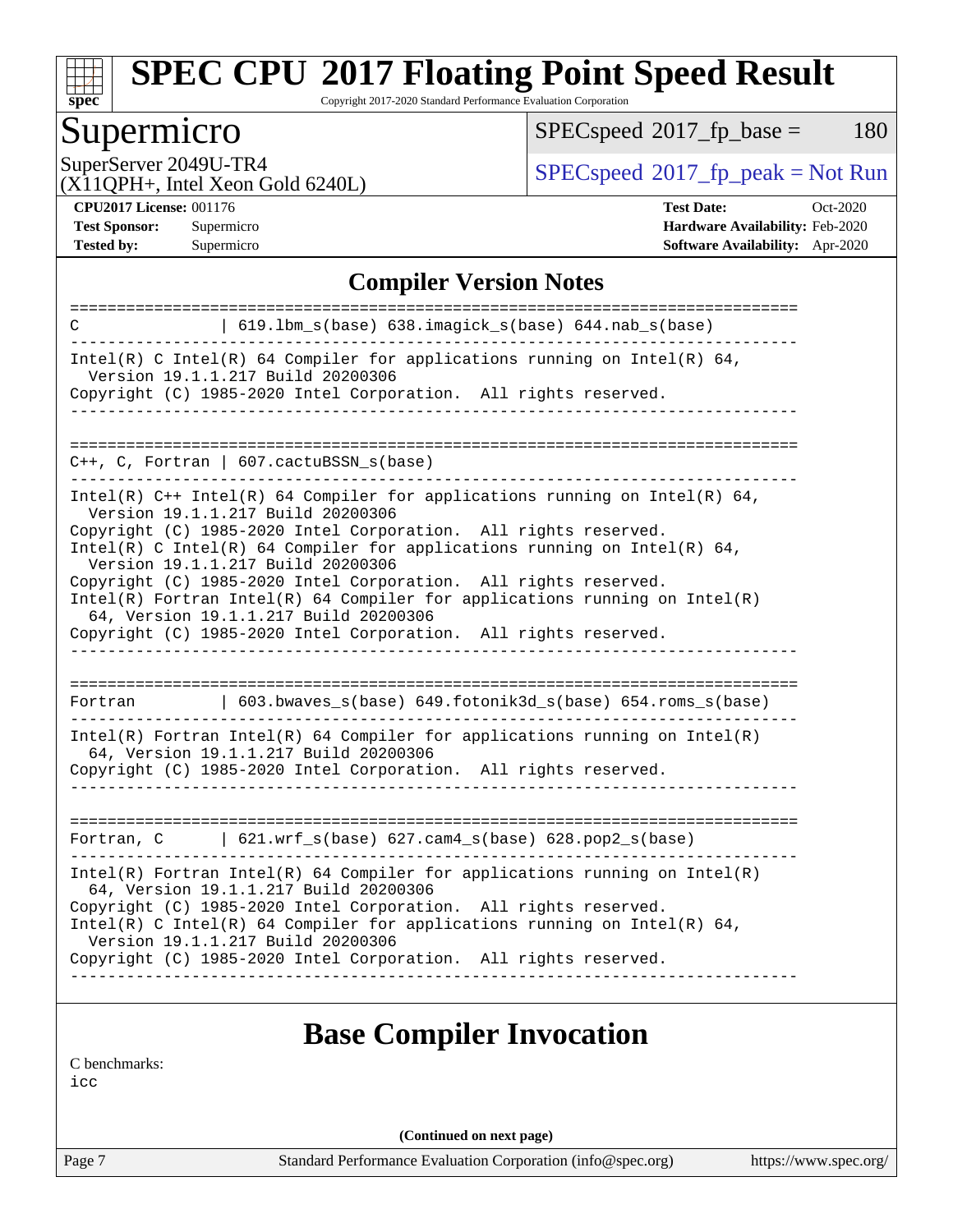

Copyright 2017-2020 Standard Performance Evaluation Corporation

### Supermicro

 $SPEC speed^{\circ}2017\_fp\_base = 180$ 

(X11QPH+, Intel Xeon Gold 6240L)

SuperServer 2049U-TR4  $SPEC speed^{\circ}2017$ \_fp\_peak = Not Run

**[CPU2017 License:](http://www.spec.org/auto/cpu2017/Docs/result-fields.html#CPU2017License)** 001176 **[Test Date:](http://www.spec.org/auto/cpu2017/Docs/result-fields.html#TestDate)** Oct-2020 **[Test Sponsor:](http://www.spec.org/auto/cpu2017/Docs/result-fields.html#TestSponsor)** Supermicro **[Hardware Availability:](http://www.spec.org/auto/cpu2017/Docs/result-fields.html#HardwareAvailability)** Feb-2020 **[Tested by:](http://www.spec.org/auto/cpu2017/Docs/result-fields.html#Testedby)** Supermicro **[Software Availability:](http://www.spec.org/auto/cpu2017/Docs/result-fields.html#SoftwareAvailability)** Apr-2020

## **[Base Compiler Invocation \(Continued\)](http://www.spec.org/auto/cpu2017/Docs/result-fields.html#BaseCompilerInvocation)**

[Fortran benchmarks](http://www.spec.org/auto/cpu2017/Docs/result-fields.html#Fortranbenchmarks): [ifort](http://www.spec.org/cpu2017/results/res2020q4/cpu2017-20201021-24232.flags.html#user_FCbase_intel_ifort_8111460550e3ca792625aed983ce982f94888b8b503583aa7ba2b8303487b4d8a21a13e7191a45c5fd58ff318f48f9492884d4413fa793fd88dd292cad7027ca)

[Benchmarks using both Fortran and C](http://www.spec.org/auto/cpu2017/Docs/result-fields.html#BenchmarksusingbothFortranandC): [ifort](http://www.spec.org/cpu2017/results/res2020q4/cpu2017-20201021-24232.flags.html#user_CC_FCbase_intel_ifort_8111460550e3ca792625aed983ce982f94888b8b503583aa7ba2b8303487b4d8a21a13e7191a45c5fd58ff318f48f9492884d4413fa793fd88dd292cad7027ca) [icc](http://www.spec.org/cpu2017/results/res2020q4/cpu2017-20201021-24232.flags.html#user_CC_FCbase_intel_icc_66fc1ee009f7361af1fbd72ca7dcefbb700085f36577c54f309893dd4ec40d12360134090235512931783d35fd58c0460139e722d5067c5574d8eaf2b3e37e92)

[Benchmarks using Fortran, C, and C++:](http://www.spec.org/auto/cpu2017/Docs/result-fields.html#BenchmarksusingFortranCandCXX) [icpc](http://www.spec.org/cpu2017/results/res2020q4/cpu2017-20201021-24232.flags.html#user_CC_CXX_FCbase_intel_icpc_c510b6838c7f56d33e37e94d029a35b4a7bccf4766a728ee175e80a419847e808290a9b78be685c44ab727ea267ec2f070ec5dc83b407c0218cded6866a35d07) [icc](http://www.spec.org/cpu2017/results/res2020q4/cpu2017-20201021-24232.flags.html#user_CC_CXX_FCbase_intel_icc_66fc1ee009f7361af1fbd72ca7dcefbb700085f36577c54f309893dd4ec40d12360134090235512931783d35fd58c0460139e722d5067c5574d8eaf2b3e37e92) [ifort](http://www.spec.org/cpu2017/results/res2020q4/cpu2017-20201021-24232.flags.html#user_CC_CXX_FCbase_intel_ifort_8111460550e3ca792625aed983ce982f94888b8b503583aa7ba2b8303487b4d8a21a13e7191a45c5fd58ff318f48f9492884d4413fa793fd88dd292cad7027ca)

### **[Base Portability Flags](http://www.spec.org/auto/cpu2017/Docs/result-fields.html#BasePortabilityFlags)**

 603.bwaves\_s: [-DSPEC\\_LP64](http://www.spec.org/cpu2017/results/res2020q4/cpu2017-20201021-24232.flags.html#suite_basePORTABILITY603_bwaves_s_DSPEC_LP64) 607.cactuBSSN\_s: [-DSPEC\\_LP64](http://www.spec.org/cpu2017/results/res2020q4/cpu2017-20201021-24232.flags.html#suite_basePORTABILITY607_cactuBSSN_s_DSPEC_LP64) 619.lbm\_s: [-DSPEC\\_LP64](http://www.spec.org/cpu2017/results/res2020q4/cpu2017-20201021-24232.flags.html#suite_basePORTABILITY619_lbm_s_DSPEC_LP64) 621.wrf\_s: [-DSPEC\\_LP64](http://www.spec.org/cpu2017/results/res2020q4/cpu2017-20201021-24232.flags.html#suite_basePORTABILITY621_wrf_s_DSPEC_LP64) [-DSPEC\\_CASE\\_FLAG](http://www.spec.org/cpu2017/results/res2020q4/cpu2017-20201021-24232.flags.html#b621.wrf_s_baseCPORTABILITY_DSPEC_CASE_FLAG) [-convert big\\_endian](http://www.spec.org/cpu2017/results/res2020q4/cpu2017-20201021-24232.flags.html#user_baseFPORTABILITY621_wrf_s_convert_big_endian_c3194028bc08c63ac5d04de18c48ce6d347e4e562e8892b8bdbdc0214820426deb8554edfa529a3fb25a586e65a3d812c835984020483e7e73212c4d31a38223) 627.cam4\_s: [-DSPEC\\_LP64](http://www.spec.org/cpu2017/results/res2020q4/cpu2017-20201021-24232.flags.html#suite_basePORTABILITY627_cam4_s_DSPEC_LP64) [-DSPEC\\_CASE\\_FLAG](http://www.spec.org/cpu2017/results/res2020q4/cpu2017-20201021-24232.flags.html#b627.cam4_s_baseCPORTABILITY_DSPEC_CASE_FLAG) 628.pop2\_s: [-DSPEC\\_LP64](http://www.spec.org/cpu2017/results/res2020q4/cpu2017-20201021-24232.flags.html#suite_basePORTABILITY628_pop2_s_DSPEC_LP64) [-DSPEC\\_CASE\\_FLAG](http://www.spec.org/cpu2017/results/res2020q4/cpu2017-20201021-24232.flags.html#b628.pop2_s_baseCPORTABILITY_DSPEC_CASE_FLAG) [-convert big\\_endian](http://www.spec.org/cpu2017/results/res2020q4/cpu2017-20201021-24232.flags.html#user_baseFPORTABILITY628_pop2_s_convert_big_endian_c3194028bc08c63ac5d04de18c48ce6d347e4e562e8892b8bdbdc0214820426deb8554edfa529a3fb25a586e65a3d812c835984020483e7e73212c4d31a38223) [-assume byterecl](http://www.spec.org/cpu2017/results/res2020q4/cpu2017-20201021-24232.flags.html#user_baseFPORTABILITY628_pop2_s_assume_byterecl_7e47d18b9513cf18525430bbf0f2177aa9bf368bc7a059c09b2c06a34b53bd3447c950d3f8d6c70e3faf3a05c8557d66a5798b567902e8849adc142926523472) 638.imagick\_s: [-DSPEC\\_LP64](http://www.spec.org/cpu2017/results/res2020q4/cpu2017-20201021-24232.flags.html#suite_basePORTABILITY638_imagick_s_DSPEC_LP64) 644.nab\_s: [-DSPEC\\_LP64](http://www.spec.org/cpu2017/results/res2020q4/cpu2017-20201021-24232.flags.html#suite_basePORTABILITY644_nab_s_DSPEC_LP64) 649.fotonik3d\_s: [-DSPEC\\_LP64](http://www.spec.org/cpu2017/results/res2020q4/cpu2017-20201021-24232.flags.html#suite_basePORTABILITY649_fotonik3d_s_DSPEC_LP64) 654.roms\_s: [-DSPEC\\_LP64](http://www.spec.org/cpu2017/results/res2020q4/cpu2017-20201021-24232.flags.html#suite_basePORTABILITY654_roms_s_DSPEC_LP64)

## **[Base Optimization Flags](http://www.spec.org/auto/cpu2017/Docs/result-fields.html#BaseOptimizationFlags)**

#### [C benchmarks](http://www.spec.org/auto/cpu2017/Docs/result-fields.html#Cbenchmarks):

[-m64](http://www.spec.org/cpu2017/results/res2020q4/cpu2017-20201021-24232.flags.html#user_CCbase_m64-icc) [-std=c11](http://www.spec.org/cpu2017/results/res2020q4/cpu2017-20201021-24232.flags.html#user_CCbase_std-icc-std_0e1c27790398a4642dfca32ffe6c27b5796f9c2d2676156f2e42c9c44eaad0c049b1cdb667a270c34d979996257aeb8fc440bfb01818dbc9357bd9d174cb8524) [-xCORE-AVX512](http://www.spec.org/cpu2017/results/res2020q4/cpu2017-20201021-24232.flags.html#user_CCbase_f-xCORE-AVX512) [-ipo](http://www.spec.org/cpu2017/results/res2020q4/cpu2017-20201021-24232.flags.html#user_CCbase_f-ipo) [-O3](http://www.spec.org/cpu2017/results/res2020q4/cpu2017-20201021-24232.flags.html#user_CCbase_f-O3) [-no-prec-div](http://www.spec.org/cpu2017/results/res2020q4/cpu2017-20201021-24232.flags.html#user_CCbase_f-no-prec-div) [-qopt-prefetch](http://www.spec.org/cpu2017/results/res2020q4/cpu2017-20201021-24232.flags.html#user_CCbase_f-qopt-prefetch) [-ffinite-math-only](http://www.spec.org/cpu2017/results/res2020q4/cpu2017-20201021-24232.flags.html#user_CCbase_f_finite_math_only_cb91587bd2077682c4b38af759c288ed7c732db004271a9512da14a4f8007909a5f1427ecbf1a0fb78ff2a814402c6114ac565ca162485bbcae155b5e4258871) [-qopt-mem-layout-trans=4](http://www.spec.org/cpu2017/results/res2020q4/cpu2017-20201021-24232.flags.html#user_CCbase_f-qopt-mem-layout-trans_fa39e755916c150a61361b7846f310bcdf6f04e385ef281cadf3647acec3f0ae266d1a1d22d972a7087a248fd4e6ca390a3634700869573d231a252c784941a8) [-qopenmp](http://www.spec.org/cpu2017/results/res2020q4/cpu2017-20201021-24232.flags.html#user_CCbase_qopenmp_16be0c44f24f464004c6784a7acb94aca937f053568ce72f94b139a11c7c168634a55f6653758ddd83bcf7b8463e8028bb0b48b77bcddc6b78d5d95bb1df2967) [-DSPEC\\_OPENMP](http://www.spec.org/cpu2017/results/res2020q4/cpu2017-20201021-24232.flags.html#suite_CCbase_DSPEC_OPENMP) [-mbranches-within-32B-boundaries](http://www.spec.org/cpu2017/results/res2020q4/cpu2017-20201021-24232.flags.html#user_CCbase_f-mbranches-within-32B-boundaries)

#### [Fortran benchmarks](http://www.spec.org/auto/cpu2017/Docs/result-fields.html#Fortranbenchmarks):

```
-m64 -Wl,-z,muldefs -DSPEC_OPENMP -xCORE-AVX512 -ipo -O3
-no-prec-div -qopt-prefetch -ffinite-math-only
-qopt-mem-layout-trans=4 -qopenmp -nostandard-realloc-lhs
-mbranches-within-32B-boundaries -L/usr/local/jemalloc64-5.0.1/lib
-ljemalloc
```
[Benchmarks using both Fortran and C](http://www.spec.org/auto/cpu2017/Docs/result-fields.html#BenchmarksusingbothFortranandC):

```
-m64 -std=c11 -Wl,-z,muldefs -xCORE-AVX512 -ipo -O3 -no-prec-div
-qopt-prefetch -ffinite-math-only -qopt-mem-layout-trans=4 -qopenmp
-DSPEC_OPENMP -mbranches-within-32B-boundaries -nostandard-realloc-lhs
-L/usr/local/jemalloc64-5.0.1/lib -ljemalloc
```
**(Continued on next page)**

| Page 8 | Standard Performance Evaluation Corporation (info@spec.org) | https://www.spec.org/ |
|--------|-------------------------------------------------------------|-----------------------|
|--------|-------------------------------------------------------------|-----------------------|